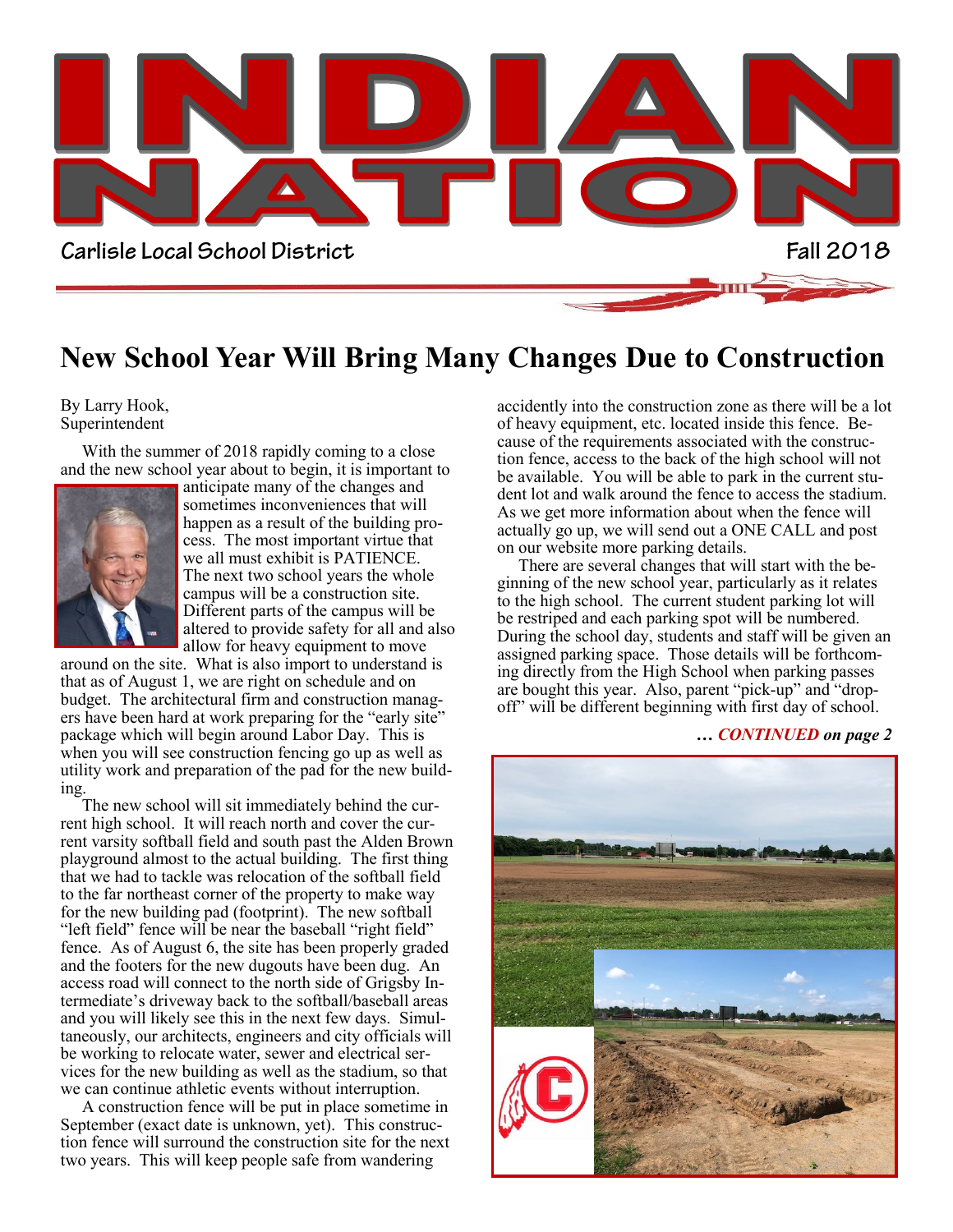## **New Principal Excited to Become a Part of the Grigsby Family**

By Jennifer Dearwester, Grigsby Intermediate Principal

Hello, my name is Jennifer Dearwester. I am very



proud to be the new principal at Grigsby Intermediate School. I would like to take a few moments of your time to introduce myself to the Carlisle community.

 I am a 1991 graduate of Xenia High School where I grew up. I completed my undergraduate work at Wright State University and received my master's in educational

leadership in 2001 from the University of Dayton.

 For the last 20 years I worked for Dayton Public Schools as a teacher, Title One math coach, assistant principal, and head principal. I am very excited to be at Grigsby because I taught grades 3, 4, 5, and 6 over the course of the first 11 years of my career in Dayton. As a result, I am familiar with the state standards and students at these grade levels.

 I came to Carlisle for a professional change and new challenge. My goal is to serve the students, staff, and community of this district by building trusting relationships that will help continue to lead Grigsby Intermediate School to excellence.

 I believe all students can learn, grow, and succeed academically, socially, and emotionally by providing our children with authentic learning opportunities. I believe in shared leadership and using all of our school resources, along with all stakeholders, to make sure each student is successful and wants to come to school.

 I am eager to get involved with the district, and once again, I am proud to be a part of the Carlisle family. Go Indians!!

## **Carlisle Local Schools Welcomes New Special Education Director**

By Kim Perkins, Special Education Director

My name is Kim Perkins, and I am thrilled to be-

come part of the Carlisle Local School family as the Special Education Director. I would like to share with you a little about myself and the experience I bring to the district.

 I most recently worked in Springboro Community City Schools as the Special Education Coordinator, working with preschool through grade 23 students,



as well as their families and staff. I have extensive experience with Response to Intervention (RTI), coteaching, and research-based interventions. I believe all students can learn. It is essential that we address the needs of the whole child and hold high expectations for their success. Through consistent collaboration and communication with parents, staff, and students, we will make a difference in each and every child.

 Prior to Springboro, I worked as an Intervention Specialist in Fairfield City Schools with third and fourth graders, as well as in the Alternative School working with 8-10th grade students. I have been a general education teacher for grades 3-10. I also have nine years of preschool experience from Glens Falls, NY.

 I gained my administrative certification from the University of Cincinnati. I earned my master's in teaching and learning, and am dual certified: K-12 Special Education and K-8, from Green Mountain College in Vermont. I enjoy professional development experiences and considers myself a life-long learner.

 I currently live in Fairfield Township, and enjoy spending time with my two grandboys, and four grown children. In my spare time, I enjoy gardening, reading, running, singing, family and friends.

 I am blessed to have this opportunity and am eager to get to know all the wonderful students and their families, as well as the awesome Carlisle staff!

### **CONTINUED … New School Year Will Bring Many Changes Due to Construction**

Again, the specifics will traffic pattern will come from the High School and will also be posted on our website the closer we get to the start of school.

 As a community, we are excited about what is happening with the new school and even though we may experience some discomfort during the construction process, the end result will be unbelievable. We are excited to share in this building process with the entire Carlisle community. Please stay connected with us as we share important updates throughout the school year. We communicate through the website, Facebook, www.facebook.com/ CarlisleLocalSchools, and on Twitter @carlislelocal. Always remember: "Once an Indian, Always an Indian!"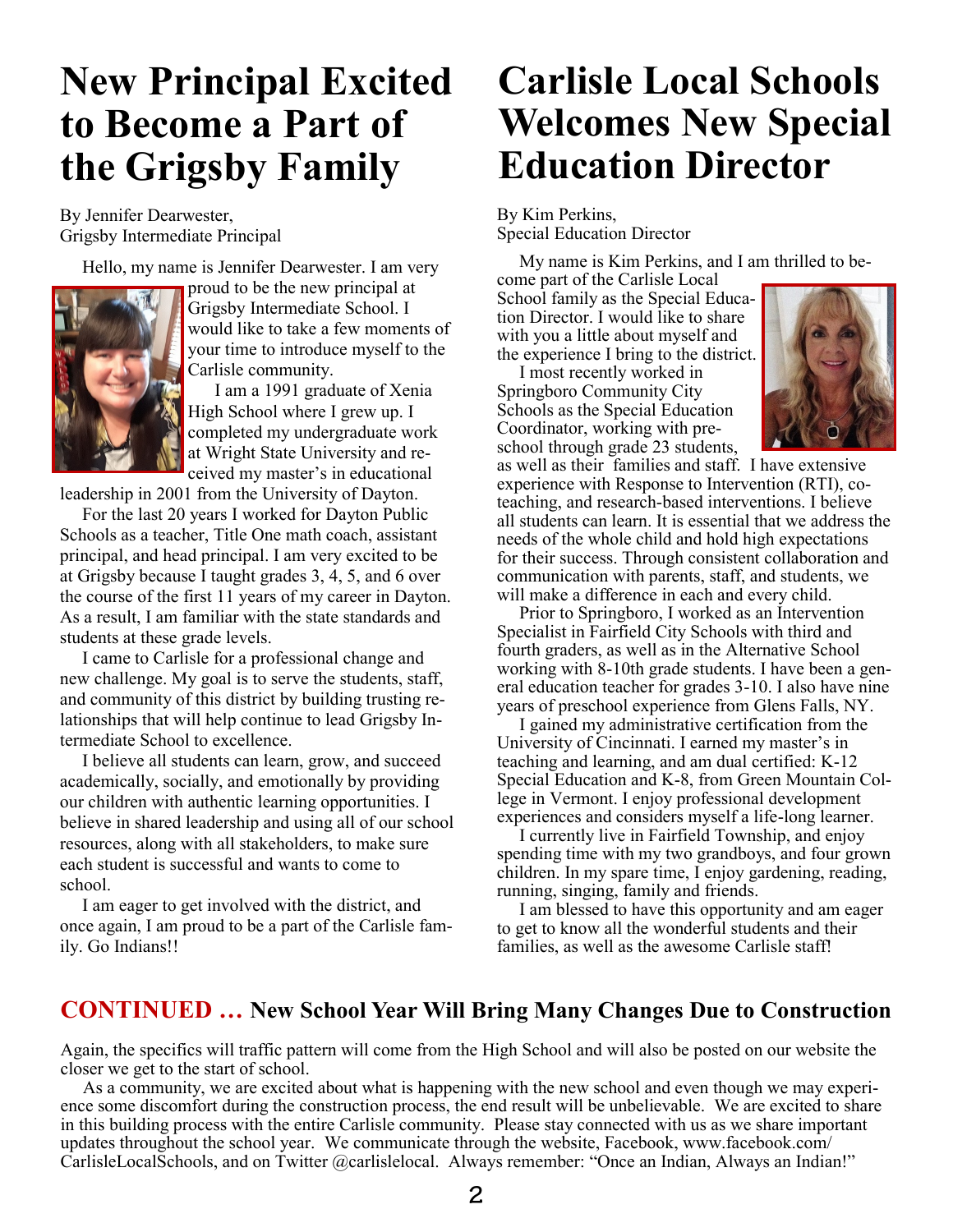## **Importance of Vision and Hearing Testing for Students**

By Rebecca Baker, District Nurse

 Regular testing of vision and hearing for students is of utmost importance to their individual learning opportunities.

 Only 1 in 7 children starting school has had an eye exam by an eye doctor, and 3 out of 100 children have a lazy eye, with half of those going undetected, which then results in permanent, preventable vision loss. Two -thirds of learning is by hearing, and children spend 45% of the school day in listening activities. These are a few reasons we screen the vision and hearing of our students.





 The State mandates testing of vision and hearing to be conducted for certain grades levels. After these screenings are conducted a letter will be sent home if your child requires a hearing or vision follow-up. If you receive one of these notices for your child, please schedule an appointment with a specialist as soon as possible, and then turn the results in to me, via your child's building office.

 If assistance is needed with payment of exams, glasses or hearing devices, please contact me at 937-746-7610, ext. 134, or via email at Rebecca.Baker@carlisleindians.org. Resources may be available to assist you.

## **Community Assistance Sought for Carlisle School Wellness Program**

 Throughout the school year, the staff of Carlisle Schools is offered wellness opportunities from the Wellness Committee, coordinated by District School Nurse Rebecca Baker.

 This past year each employee who completed activities such as blood pressure screenings, flu shots, mobile mammograms, a drinking water challenge, or a steps challenge earned raffle tickets for prizes at the end of the year.

 Thanks to several community sponsors, the committee raffled off 12 baskets full of gift cards and prizes. The committee has several things planned for each month next school year for the staff and students. If any community

members would like to join or help with the Employee Wellness Committee, please contact Rebecca Baker RN, MSN, School Nurse at Rebecca.Baker@carlisleindians.org or 937-746- 7610, ext. 134.

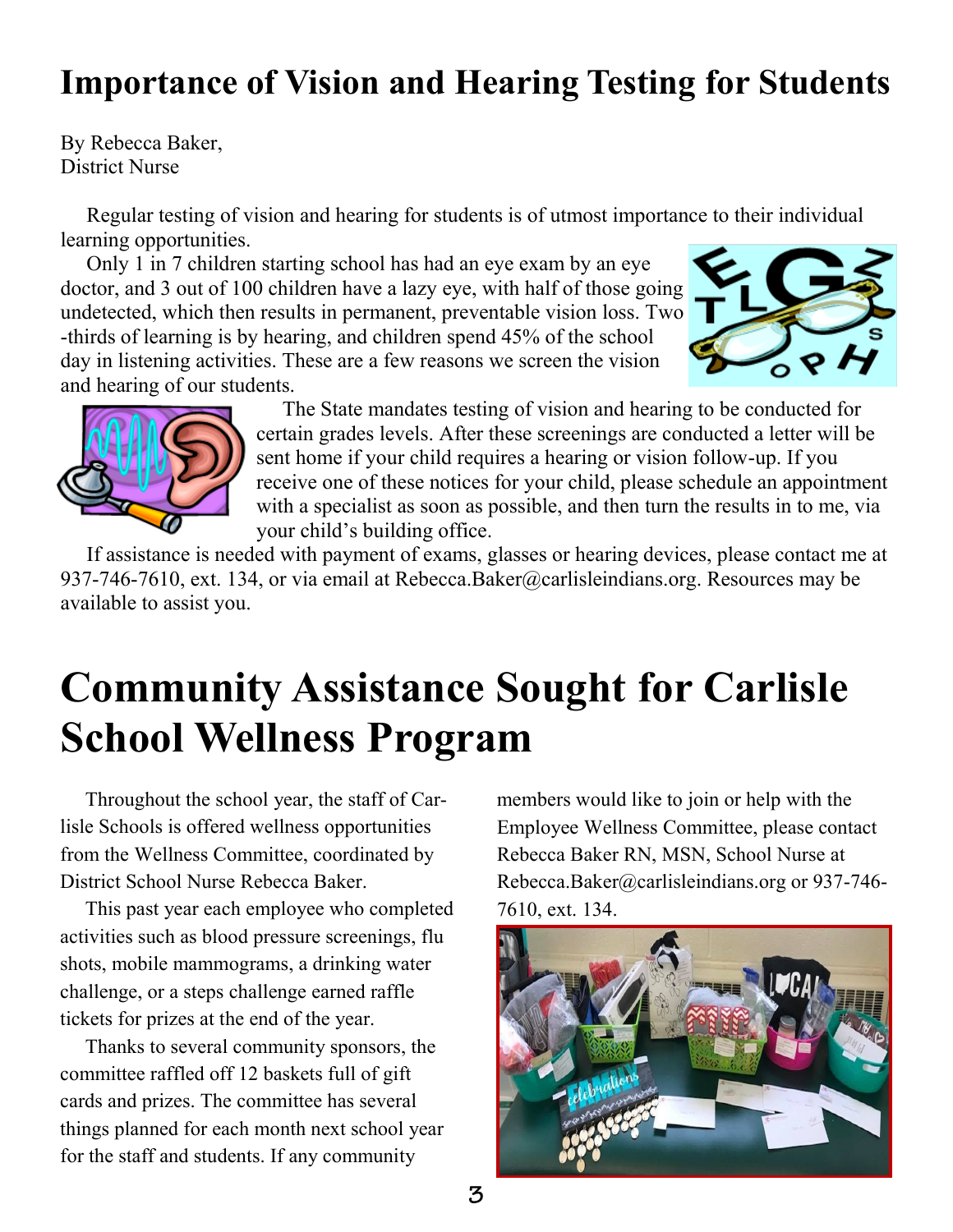# **Chamberlain Middle School Fall Preview**

By Dan Turner, Chamberlain Middle School Principal

 Chamberlain Middle school wants to welcome everyone back to the 2018-19 school year! We hope you have had a relaxing and joyful summer. A great



deal of progress was made in the 2017-18 school year. Students, faculty, and community members were asked to do more than ever before. Preparations for the new building are already starting to take place. It is very exciting to see the phases of the new building in motion.

We welcome our new 6th

graders to the building. Middle school is a time of change. The workload and social adjustments are greater here than at the elementary level. Your year will be exciting and filled with many new opportunities. We hope it will be your most successful year ever.

 Some important dates to remember as we start the new school year:

- Aug. 21: 7th / 8th grade Open House 5-6pm. 6th Grade Orientation 6-7:30pm (CMS Auditorium)
- Aug. 22: 1st Day of School  $(7:25am-2:10pm)$
- Oct. 11: P/T Conferences 3-7:30pm
- Oct. 15-17: 6th Grade Camp (information will be given at orientation)
- Nov. 14-17: 8th Grade Washington D.C. Trip

 We want to welcome a new teacher to the middle school, Kyle Schuckmann. Mr. Schuckmann will serve CMS as 7th-8th grade choir director and teach general music. We welcome him to the middle school and we are very excited to start the year!

 We try to make a conscience effort to stay in communications with all families. We have a school app that we started using in the spring of 2017 called "Schoolway". We ask new students and parents to download this app for all announcements we may need to send home. You will need to subscribe to Chamberlain MS. It is a free download. Other ways of communication will be: One Call Now, Twitter (@cms\_carlisle), Remind (teachers will invite parents and teachers), and Progressbook.

You will get this information the first day of school.

 We will continue to increase our technology needs at CMS. We now have a portable Chomebook Lab for all grade levels. We are currently over 270 computers and Chromebook's at CMS. Our building has WiFi throughout the building to provide students the ability to research and explore different websites and programs. Most programs such as: Digits, Learning.com, Boardworks, Google, and NEWSELA are web based resources that will require students to explore the internet. All students will have their own Google email accounts this year. We will have more info on the accounts coming soon.

 As you can see, we look forward to the upcoming school year. For informational dates, fees, athletic issues, etc … please go to our website www.carlisleindians.org. Go to Chamberlain Middle School and then to "Parent Information" on the main screen. This will give you all the dates and information you will need for the upcoming year. All forms are ready to download via the website.

 We welcome all parents, with any questions, to call us any time.

## **2018-2019 LUNCH PRICES**

| Grades 1-5:    | \$2.25        |
|----------------|---------------|
| Grades 6-12:   | \$2.50        |
| <b>BASKET:</b> | \$3.00        |
| <b>STAFF:</b>  | \$3.00/\$3.50 |

*Menus for each school may be found online at www.carlisleindians.org under the appropriate building for your child.*

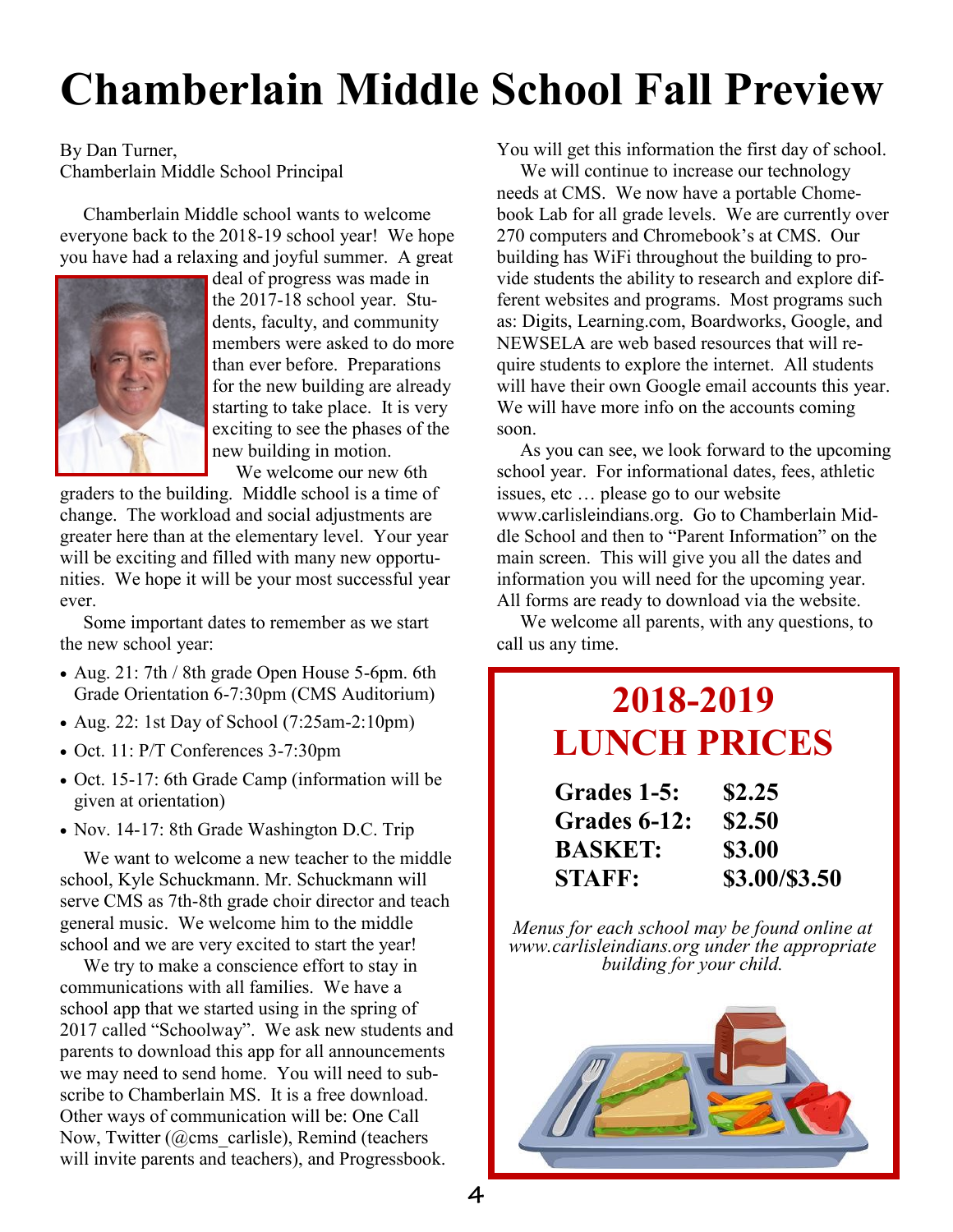# **Carlisle High School Gears up for 2018-2019**

By Brad Potter, Carlisle High School Principal

 Welcome to the 2018-2019 school year. My hope is that these past two months have been relaxing for you. It is my sincere wish that you have a successful and enjoyable school year.

 Our entire educational community pursues excellence with such passion it is truly contagious and exciting to be a Carlisle Indian!! Carlisle High School continues to improve on every indicator set by Ohio Department of Education affording our students a vast comprehensive educational experience



with enormous opportunities for success. For instance, did you know that CHS offers sixteen college classes, without leaving the building. Your child could graduate high school with between 48-52 semester hours, which equals two years of college. This will save parents and students from 20- to 50-thousand dollars in tuition. In Carlisle, we are fortunate to be working together for the common good of all of our students.

 The collective efforts of an involved community, staff and talented teachers make a significant impact each and every day in the lives of our students. Our focus on educational excellence will continue to guide our path to greatness.

 Classes will commence on Wednesday, August 22, with all students reporting to Prime-Time at 7:15 a.m. to receive important opening school information. Please review and complete the important forms. Emergency Medical Form is a safety form that is required with COMPLETE information and signatures. All forms given the first day of school must be turned in by Monday, August 27. Students may be given detention if they have not handed in their completed forms by the due date.

 As we realize the importance of communication between teachers, administrators, parents and students, Carlisle High School will be utilizing Twitter  $(Q)$ Carlisle HS) and the "SchoolWay" phone app for the 2018-2019 school year to access school information, staff contacts and it will provide push communications. You can download the app for iPhone and Google devices. You may also go to www.carlisleindians.org for more information as this is updated daily. Announcements are sent daily

through Twitter, Schoolway and are placed on the CHS website under the link "CHS Morning Announcements."

 ProgressBook will be our primary gradebook this year. If you need information on how to create a ProgressBook account to access your student's information, please call the High School at 937-746-4481. Students will receive a copy of the Student Handbook Acceptance Form along with our Acceptable Use Policy Form during Prime-Time and will need to return all completed forms by Monday, August 27.

 It is the desire of myself, the counselors, faculty, and staff that this year be an excellent one for you. If you need to meet with a guidance counselor, teacher or principal, please do not hesitate to contact us. We suggest that parents call the numbers listed on the website to schedule appointments before coming in so that you will not experience any delays. If you have any issues reaching someone, please feel free to contact me. My office number is 937-746-4481 and my email is Brad.Potter@CarlisleIndians.org.

 We would like to extend a warm welcome to our freshmen class – The Class of 2022. We welcome back the classes of 2019, 2020, and 2021 and look forward to continuing our work with you. See you on the first day of school!

**\*\*\*\* \*\*\*\* \*\*\*\* \*\*\*\***

### **IMPORTANT INFORMATION TO NOTE:**

- New Student Orientation  $&$  Open House August 20 in the CHS Choir Lecture Room at 5:30 p.m., with Open House at 6 PM
- Parking Permit Application Please pick up form in the main office or online and turn in ALL copies to the main office beginning August 8. You will get a discount if you get it before school begins.
- ALL FORMS must be completed and returned no later than Monday, August 27. Students that have not handed in an emergency medical form by deadline will be referred to the Principal.